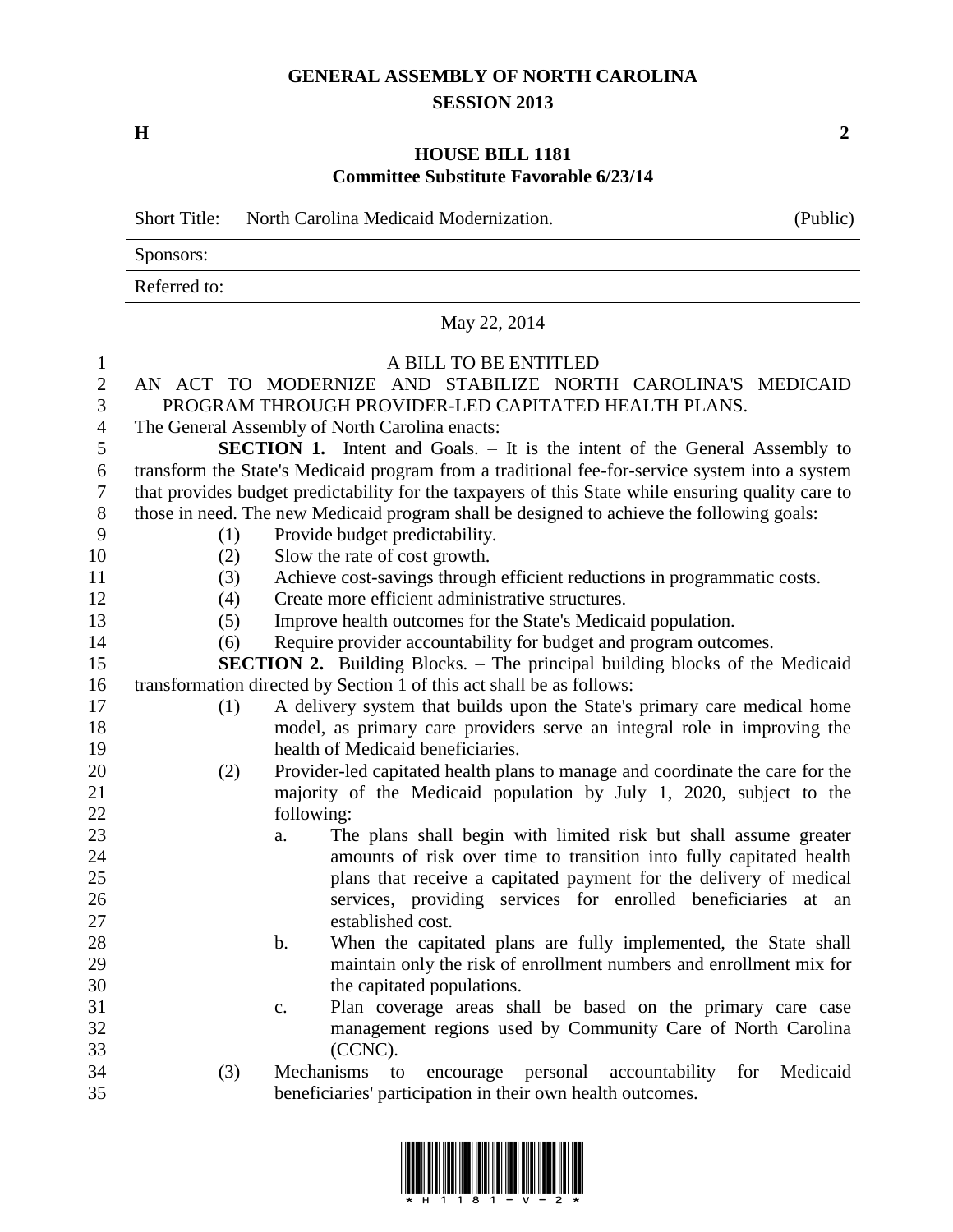|                                                                                                | <b>General Assembly Of North Carolina</b>                                                          | <b>Session 2013</b> |  |
|------------------------------------------------------------------------------------------------|----------------------------------------------------------------------------------------------------|---------------------|--|
| (4)                                                                                            | Strong performance measures and metrics to hold providers accountable for<br>quality.              |                     |  |
|                                                                                                | <b>SECTION 3.</b> DHHS to Lead. – The Department of Health and Human Services,                     |                     |  |
|                                                                                                | Division of Medical Assistance, shall begin the statewide restructuring of the State Medicaid      |                     |  |
|                                                                                                | Program by transitioning the traditional fee-for-service system into a system of provider-led      |                     |  |
|                                                                                                | capitated health plans. The new system shall meet the goals listed in Section 1 of this act and    |                     |  |
|                                                                                                | shall include the building blocks listed in Section 2 of this act.                                 |                     |  |
|                                                                                                | <b>SECTION 4.</b> Development of Detailed Plan. – The Department of Health and                     |                     |  |
|                                                                                                | Human Services, Division of Medical Assistance, shall develop with stakeholder input a             |                     |  |
|                                                                                                | detailed plan for Medicaid transformation that meets the goals listed in Section 1 of this act and |                     |  |
|                                                                                                | includes the building blocks listed in Section 2 of this act. The plan shall provide for           |                     |  |
|                                                                                                | systematic, phased-in implementation of changes to the State's Medicaid system and shall           |                     |  |
| include the following:                                                                         |                                                                                                    |                     |  |
| (1)                                                                                            | Proposed time frames for implementing system transformation on a                                   |                     |  |
|                                                                                                | phased-in basis and the recommended effective date for full implementation                         |                     |  |
|                                                                                                | of all recommended changes.                                                                        |                     |  |
| (2)                                                                                            | An estimate of the amount of State and federal funds necessary to implement                        |                     |  |
|                                                                                                | the changes. The estimate should indicate costs of each phase of                                   |                     |  |
|                                                                                                | implementation and the total cost of full implementation.                                          |                     |  |
| (3)                                                                                            | An estimate of the amount of long-term savings in State funds expected from                        |                     |  |
|                                                                                                | the changes. The estimate should show savings expected in each phase of                            |                     |  |
|                                                                                                | implementation and the total amount of savings expected from full                                  |                     |  |
|                                                                                                | implementation.                                                                                    |                     |  |
| (4)                                                                                            | Proposed legislation making the necessary amendments to the General                                |                     |  |
|                                                                                                | Statutes to enact the recommended changes to the system of governance,                             |                     |  |
|                                                                                                | structure, and financing.                                                                          |                     |  |
| (5)                                                                                            | Mechanisms for measuring<br>the State's progress toward increased                                  |                     |  |
|                                                                                                | performance on the following:                                                                      |                     |  |
|                                                                                                | Budget predictability.<br>a.<br>Access to services.<br>b.                                          |                     |  |
|                                                                                                | Consumer-focused outcomes and accountability.                                                      |                     |  |
|                                                                                                | c.<br>$\mathbf{d}$ .<br>Promotion of evidence-based best practices.                                |                     |  |
|                                                                                                | Quality management systems.<br>e.                                                                  |                     |  |
|                                                                                                | System efficiency and effectiveness.<br>f.                                                         |                     |  |
|                                                                                                | <b>SECTION 5.</b> Report of Detailed Plan. – By March 1, 2015, the Department of                   |                     |  |
|                                                                                                | Health and Human Services, Division of Medical Assistance, shall report to the General             |                     |  |
|                                                                                                | Assembly the Division's strategic plan for the Medicaid transformation required under Section      |                     |  |
|                                                                                                | 4 of this act. If a detailed plan cannot reasonably be completed by March 1, 2015, the Division    |                     |  |
|                                                                                                | shall (i) inform the report recipients by February 1 that the March 1 report will be a progress    |                     |  |
|                                                                                                | report and (ii) provide by March 1 an update on the progress toward completing a plan and          |                     |  |
|                                                                                                | report on the portions of the plan that have been completed. Such a report or update shall be      |                     |  |
|                                                                                                | submitted to the House Appropriations Subcommittee on Health and Human Services, the               |                     |  |
|                                                                                                | Senate Appropriations Committee on Health and Human Services, and the Fiscal Research              |                     |  |
| Division.                                                                                      |                                                                                                    |                     |  |
|                                                                                                | <b>SECTION 6.</b> Semiannual Report. – Beginning September 1, 2015, and every six                  |                     |  |
| months thereafter until a final report on September 1, 2020, the Secretary shall report to the |                                                                                                    |                     |  |
| Joint Legislative Oversight Committee on Health and Human Services on the State's progress     |                                                                                                    |                     |  |
|                                                                                                | toward completing Medicaid transformation.                                                         |                     |  |
|                                                                                                | <b>SECTION 7.</b> Maintain Funding Mechanisms. $-$ In developing its detailed plan                 |                     |  |

 **SECTION 7.** Maintain Funding Mechanisms. – In developing its detailed plan under Section 4 of this act, the Department of Health and Human Services, Division of Medical Assistance, shall work with the Centers for Medicare & Medicaid Services (CMS) to preserve